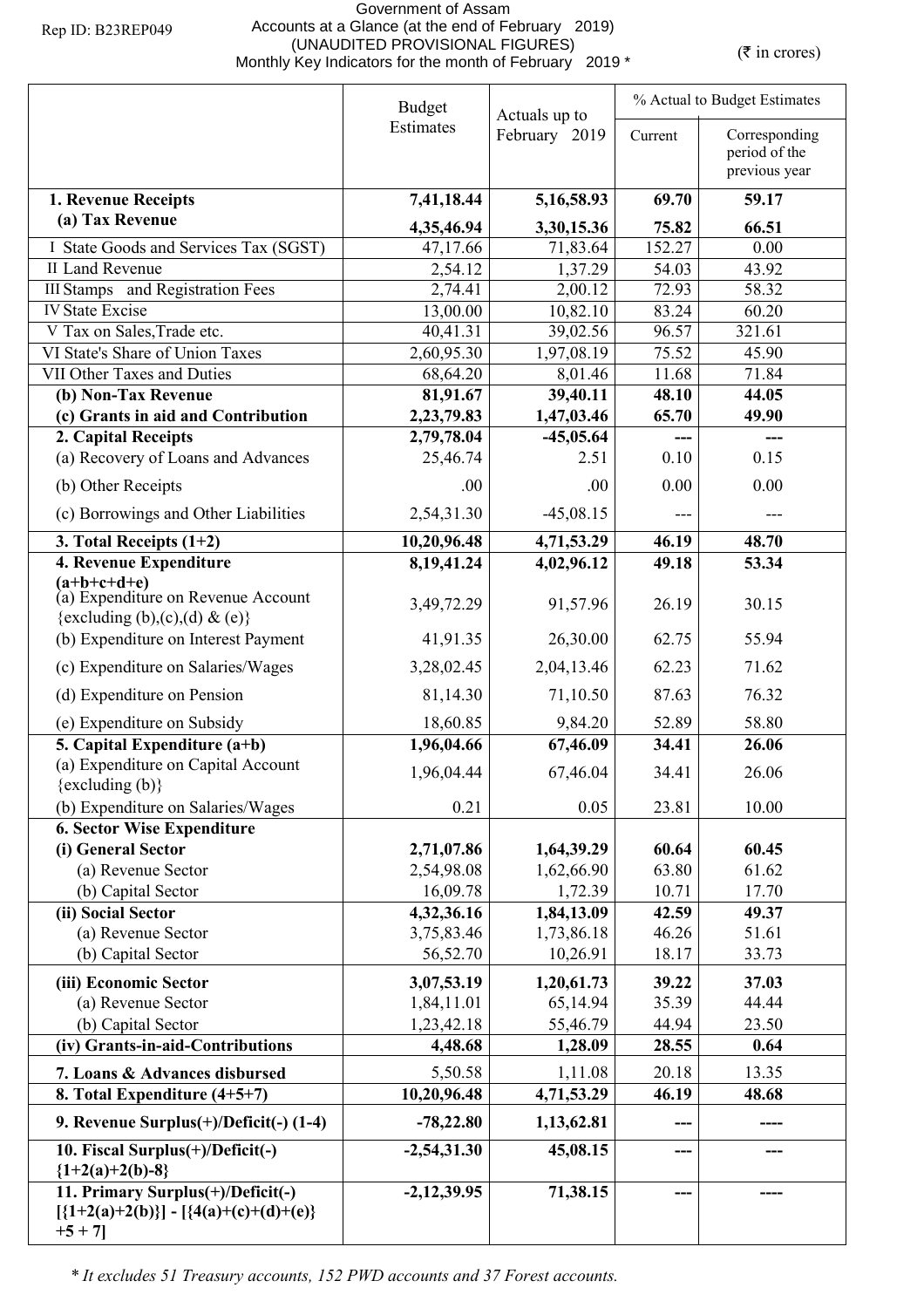| <b>Monthly Trend</b><br><b>REVENUE RECEIPTS</b>            |                             |              |                |             |  |  |
|------------------------------------------------------------|-----------------------------|--------------|----------------|-------------|--|--|
| (Refer to item<br>of Monthly Accounts at a Glance)<br>1(a) |                             |              |                |             |  |  |
|                                                            | $(3\overline{5})$ in crore) |              |                |             |  |  |
|                                                            |                             | 2018-2019    |                | 2017-2018   |  |  |
| <b>Mont</b>                                                | <b>Monthly</b>              | Progressive  | <b>Monthly</b> | Progressive |  |  |
| <b>APRIL</b>                                               | 29,87.46                    | 29,87.46     | 10,86.22       | 10,86.22    |  |  |
| <b>MAY</b>                                                 | 30,94.97                    | 60,82.42     | 42,50.07       | 53,36.29    |  |  |
| <b>JUNE</b>                                                | 19,53.44                    | 80,35.87     | 26,62.83       | 79,99.13    |  |  |
| <b>JULY</b>                                                | 25,92.82                    | 1,06,28.69   | 17,84.45       | 97,83.58    |  |  |
| <b>AUGUST</b>                                              | 22,09.03                    | 1,28,37.73   | 17,23.13       | 1,15,06.71  |  |  |
| <b>SEPTEMBER</b>                                           | 22,88.33                    | 1,51,26.05   | 34,80.58       | 1,49,87.29  |  |  |
| <b>OCTOBER</b>                                             | 33,01.46                    | 1,84,27.52   | 33,21.54       | 1,83,08.83  |  |  |
| <b>NOVEMBER</b>                                            | 59,32.70                    | 2,43,60.22   | 27,10.16       | 2,10,18.99  |  |  |
| <b>DECEMBER</b>                                            | 22,46.49                    | 2,66,06.71   | 26,24.40       | 2,36,43.39  |  |  |
| <b>JANUARY</b>                                             | 41,88.33                    | 3,07,95.03   | 20,16.61       | 2,56,60.00  |  |  |
| <b>FEBRUARY</b>                                            | 22,20.33                    | 3, 30, 15.36 | 23,32.29       | 2,79,92.28  |  |  |
| MARCH (Pre)                                                | 0.00                        | 0.00         | 52,73.13       | 3,32,65.41  |  |  |

| <b>Monthly Trend</b><br><b>REVENUE RECEIPTS</b> |                |                    |                                  |                               |
|-------------------------------------------------|----------------|--------------------|----------------------------------|-------------------------------|
| (Refer to item                                  | 1(b)           |                    | of Monthly Accounts at a Glance) |                               |
| 2018-2019<br>2017-2018                          |                |                    |                                  | $(5 \text{ in } \text{core})$ |
| Mont                                            | <b>Monthly</b> | <b>Progressive</b> | <b>Monthly</b>                   | Progressive                   |
| <b>APRIL</b>                                    | 5,80.82        | 5,80.82            | 1,92.25                          | 1,92.25                       |
| <b>MAY</b>                                      | 4,19.29        | 10,00.12           | 2,05.65                          | 3,97.90                       |
| <b>JUNE</b>                                     | 2,85.63        | 12,85.75           | 2,29.26                          | 6,27.16                       |
| <b>JULY</b>                                     | 70.13          | 13,55.88           | 1,78.15                          | 8,05.31                       |
| <b>AUGUST</b>                                   | 1,71.42        | 15,27.30           | 3,38.46                          | 11,43.77                      |
| <b>SEPTEMBER</b>                                | 2,98.31        | 18,25.61           | 1,02.44                          | 12,46.21                      |
| <b>OCTOBER</b>                                  | 1,71.03        | 19,96.64           | 3,03.37                          | 15,49.58                      |
| <b>NOVEMBER</b>                                 | 11,57.38       | 31,54.02           | 2,18.01                          | 17,67.60                      |
| <b>DECEMBER</b>                                 | 2,07.27        | 33,61.29           | 3,36.37                          | 21,03.97                      |
| <b>JANUARY</b>                                  | 3,94.26        | 37,55.55           | 9,30.21                          | 30,34.18                      |
| <b>FEBRUARY</b>                                 | 1,84.56        | 39,40.11           | 2,53.83                          | 32,88.02                      |
| MARCH (Pre)                                     | 0.00           | 0.00               | 7,83.77                          | 40,71.78                      |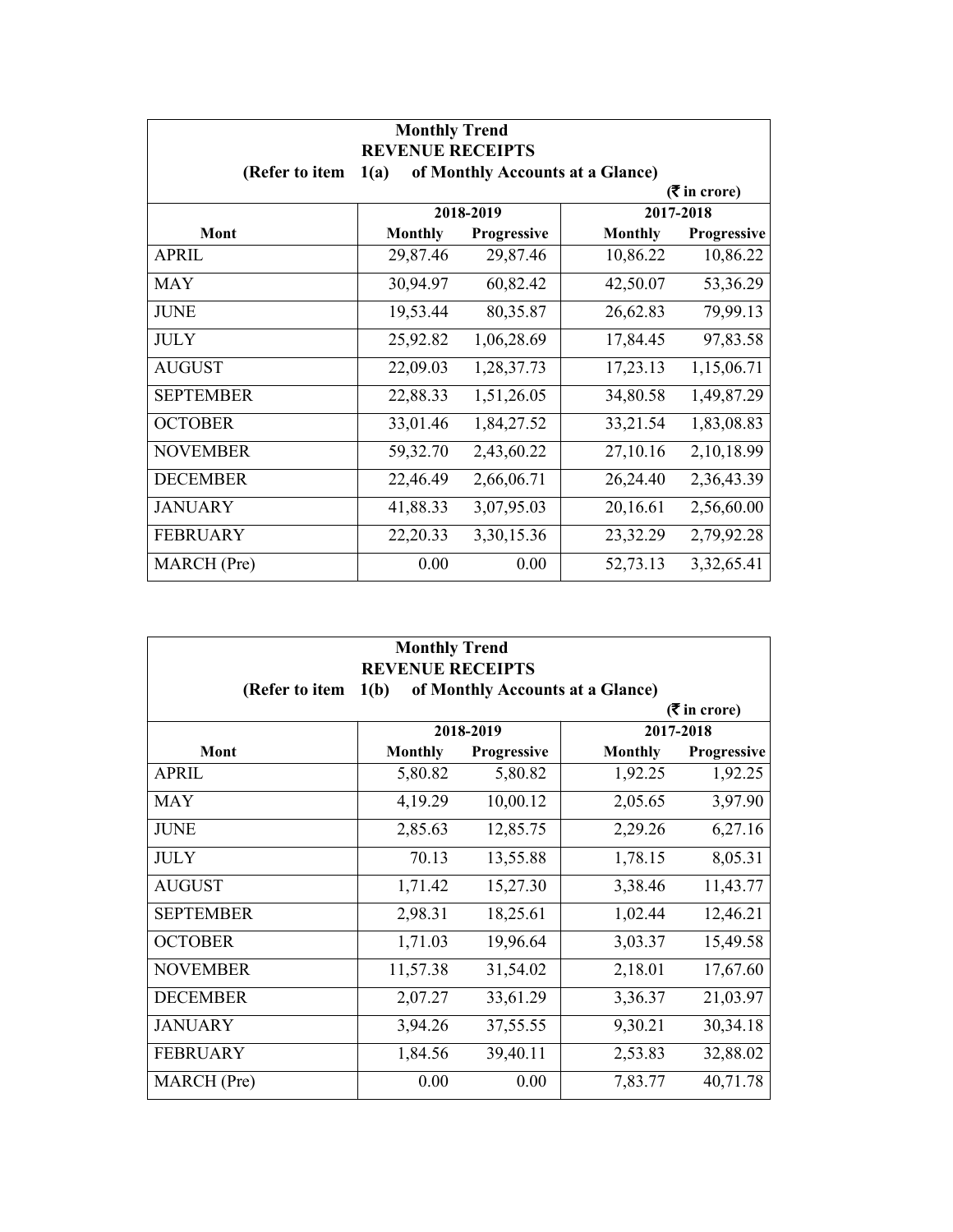| <b>Monthly Trend</b><br><b>REVENUE RECEIPTS</b>       |                                          |              |          |             |  |  |
|-------------------------------------------------------|------------------------------------------|--------------|----------|-------------|--|--|
| (Refer to item                                        | of Monthly Accounts at a Glance)<br>1(c) |              |          |             |  |  |
| $(3\overline{5})$ in crore)<br>2017-2018<br>2018-2019 |                                          |              |          |             |  |  |
| Mont                                                  | <b>Monthly</b>                           | Progressive  | Monthly  | Progressive |  |  |
| <b>APRIL</b>                                          | 2,45.64                                  | 2,45.64      | 0.00     | 0.00        |  |  |
| <b>MAY</b>                                            | 14,04.19                                 | 16,49.83     | 10,45.17 | 10,45.17    |  |  |
| <b>JUNE</b>                                           | 13,99.98                                 | 30,49.81     | 10,54.06 | 20,99.23    |  |  |
| <b>JULY</b>                                           | 7,80.98                                  | 38,30.79     | 20,86.29 | 41,85.52    |  |  |
| <b>AUGUST</b>                                         | 6,67.56                                  | 44,98.35     | 10,02.04 | 51,87.56    |  |  |
| <b>SEPTEMBER</b>                                      | 18,07.79                                 | 63,06.15     | 6,21.51  | 58,09.06    |  |  |
| <b>OCTOBER</b>                                        | 0.00                                     | 63,06.15     | 8,19.45  | 66,28.51    |  |  |
| <b>NOVEMBER</b>                                       | 1,77.47                                  | 64,83.62     | 10,01.76 | 76,30.28    |  |  |
| <b>DECEMBER</b>                                       | 39,33.21                                 | 1,04,16.83   | 16,97.32 | 93,27.59    |  |  |
| <b>JANUARY</b>                                        | 8,08.05                                  | 1, 12, 24.89 | 5,17.06  | 98,44.65    |  |  |
| <b>FEBRUARY</b>                                       | 34,78.57                                 | 1,47,03.46   | 7,19.73  | 1,05,64.38  |  |  |
| MARCH (Pre)                                           | 0.00                                     | 0.00         | 38,84.17 | 1,44,48.55  |  |  |

| <b>Monthly Trend</b><br><b>CAPITAL RECEIPTS</b>            |                |                    |                |             |
|------------------------------------------------------------|----------------|--------------------|----------------|-------------|
| of Monthly Accounts at a Glance)<br>2(a)<br>(Refer to item |                |                    |                |             |
| $(5 \text{ in } \text{core})$<br>2018-2019<br>2017-2018    |                |                    |                |             |
| Mont                                                       | <b>Monthly</b> | <b>Progressive</b> | <b>Monthly</b> | Progressive |
| <b>APRIL</b>                                               | 0.25           | 0.25               | 1.06           | 1.06        |
| <b>MAY</b>                                                 | 0.27           | 0.52               | 0.28           | 1.34        |
| <b>JUNE</b>                                                | 0.25           | 0.76               | 0.49           | 1.84        |
| <b>JULY</b>                                                | 0.25           | 1.01               | 0.33           | 2.17        |
| <b>AUGUST</b>                                              | 0.22           | 1.23               | 0.32           | 2.49        |
| <b>SEPTEMBER</b>                                           | 0.24           | 1.46               | 0.39           | 2.87        |
| <b>OCTOBER</b>                                             | 0.20           | 1.66               | 0.13           | 3.00        |
| <b>NOVEMBER</b>                                            | 0.31           | 1.97               | 0.31           | 3.30        |
| <b>DECEMBER</b>                                            | 0.08           | 2.05               | 0.47           | 3.77        |
| <b>JANUARY</b>                                             | 0.43           | 2.48               | 0.19           | 3.96        |
| <b>FEBRUARY</b>                                            | 0.03           | 2.51               | 0.29           | 4.24        |
| MARCH (Pre)                                                | 0.00           | 0.00               | 0.47           | 4.71        |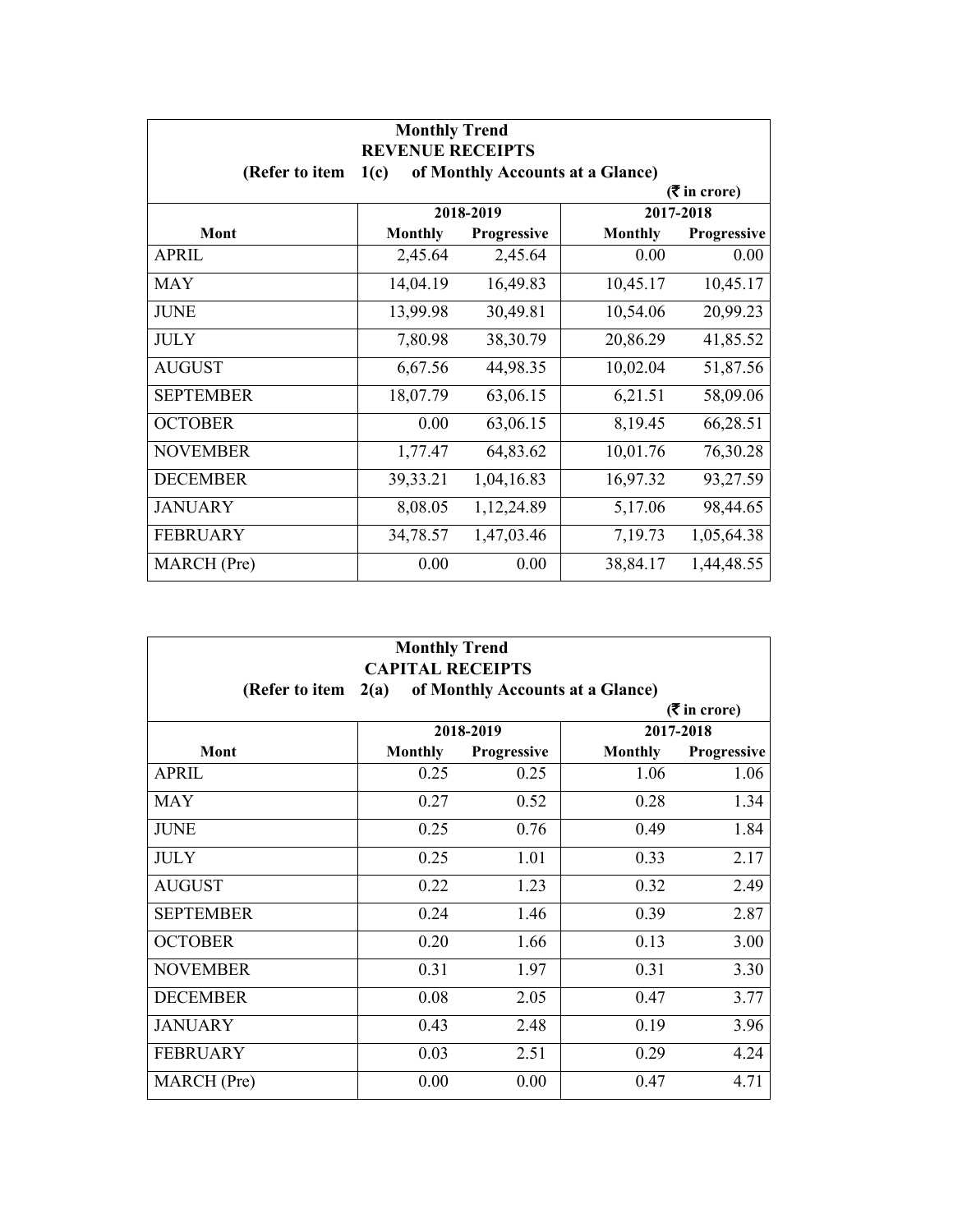| <b>Monthly Trend</b><br><b>CAPITAL RECEIPTS</b>            |                |                    |         |             |  |
|------------------------------------------------------------|----------------|--------------------|---------|-------------|--|
| 2(b)<br>of Monthly Accounts at a Glance)<br>(Refer to item |                |                    |         |             |  |
| $(3\overline{5})$ in crore)                                |                |                    |         |             |  |
|                                                            |                | 2018-2019          |         | 2017-2018   |  |
| Mont                                                       | <b>Monthly</b> | <b>Progressive</b> | Monthly | Progressive |  |
| <b>APRIL</b>                                               | 0.00           | 0.00               | 0.00    | 0.00        |  |
| <b>MAY</b>                                                 | 0.00           | 0.00               | 0.00    | 0.00        |  |
| <b>JUNE</b>                                                | 0.00           | 0.00               | 0.00    | 0.00        |  |
| <b>JULY</b>                                                | 0.00           | 0.00               | 0.00    | 0.00        |  |
| <b>AUGUST</b>                                              | 0.00           | 0.00               | 0.00    | 0.00        |  |
| <b>SEPTEMBER</b>                                           | 0.00           | 0.00               | 0.00    | 0.00        |  |
| <b>OCTOBER</b>                                             | 0.00           | 0.00               | 0.00    | 0.00        |  |
| <b>NOVEMBER</b>                                            | 0.00           | 0.00               | 0.00    | 0.00        |  |
| <b>DECEMBER</b>                                            | 0.00           | 0.00               | 0.00    | 0.00        |  |
| <b>JANUARY</b>                                             | 0.00           | 0.00               | 0.00    | 0.00        |  |
| <b>FEBRUARY</b>                                            | 0.00           | 0.00               | 0.00    | 0.00        |  |
| MARCH (Pre)                                                | 0.00           | 0.00               | 0.00    | 0.00        |  |

| <b>Monthly Trend</b><br><b>CAPITAL RECEIPTS</b>       |                                          |                    |                |             |  |  |
|-------------------------------------------------------|------------------------------------------|--------------------|----------------|-------------|--|--|
| (Refer to item                                        | of Monthly Accounts at a Glance)<br>2(c) |                    |                |             |  |  |
| $(3\overline{5})$ in crore)<br>2018-2019<br>2017-2018 |                                          |                    |                |             |  |  |
| Mont                                                  | <b>Monthly</b>                           | <b>Progressive</b> | <b>Monthly</b> | Progressive |  |  |
| <b>APRIL</b>                                          | $-10,83.11$                              | $-10,83.11$        | 11,99.78       | 11,99.78    |  |  |
| <b>MAY</b>                                            | $-21,38.39$                              | $-32,21.50$        | $-30,95.96$    | $-18,96.18$ |  |  |
| <b>JUNE</b>                                           | 5,86.65                                  | $-26,34.85$        | 1,28.88        | $-17,67.30$ |  |  |
| <b>JULY</b>                                           | 13,46.55                                 | $-12,88.30$        | 11,27.10       | $-6,40.20$  |  |  |
| <b>AUGUST</b>                                         | 7,14.18                                  | $-5,74.12$         | 19,72.65       | 13,32.45    |  |  |
| <b>SEPTEMBER</b>                                      | 4,29.17                                  | $-1,44.95$         | 17,41.93       | 30,74.38    |  |  |
| <b>OCTOBER</b>                                        | 5,74.00                                  | 4,29.05            | $-39,73.24$    | $-8,98.86$  |  |  |
| <b>NOVEMBER</b>                                       | $-30,03.72$                              | $-25,74.67$        | $-1,42.57$     | $-10,41.43$ |  |  |
| <b>DECEMBER</b>                                       | $-17,82.30$                              | $-43,56.97$        | $-18,65.50$    | $-29,06.93$ |  |  |
| <b>JANUARY</b>                                        | 22,07.56                                 | $-21,49.41$        | 13,71.97       | $-15,34.96$ |  |  |
| <b>FEBRUARY</b>                                       | $-23,58.74$                              | $-45,08.15$        | 44,67.93       | 29,32.97    |  |  |
| MARCH (Pre)                                           | 0.00                                     | 0.00               | 81,68.81       | 1,11,01.78  |  |  |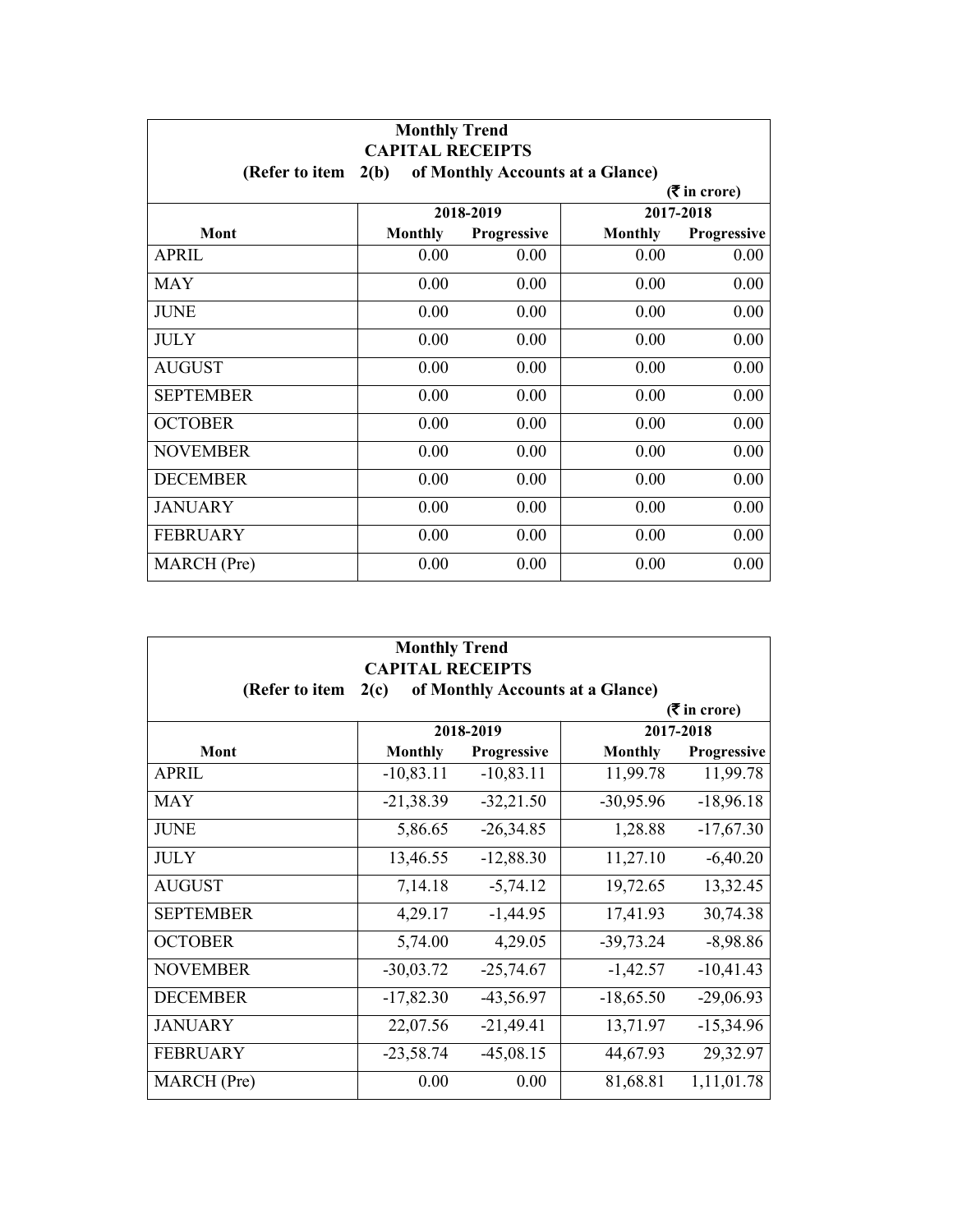| <b>Monthly Trend</b>                                                                     |                |             |                |             |  |
|------------------------------------------------------------------------------------------|----------------|-------------|----------------|-------------|--|
| <b>REVENUE EXPENDITURE</b><br>of Monthly Accounts at a Glance)<br>(Refer to item<br>4(a) |                |             |                |             |  |
| $(3\overline{5})$ in crore)                                                              |                |             |                |             |  |
|                                                                                          |                | 2018-2019   |                | 2017-2018   |  |
| <b>Mont</b>                                                                              | <b>Monthly</b> | Progressive | <b>Monthly</b> | Progressive |  |
| <b>APRIL</b>                                                                             | 36.70          | 36.70       | $-0.75$        | $-0.75$     |  |
| <b>MAY</b>                                                                               | 3.73           | 40.43       | 62.10          | 61.36       |  |
| <b>JUNE</b>                                                                              | 6,45.22        | 6,85.65     | 8,59.49        | 9,20.84     |  |
| <b>JULY</b>                                                                              | 11,00.05       | 17,85.69    | 18,55.11       | 27,75.95    |  |
| <b>AUGUST</b>                                                                            | 6,83.38        | 24,69.08    | 10,77.76       | 38,53.72    |  |
| <b>SEPTEMBER</b>                                                                         | 10,84.11       | 35,53.19    | 11,47.02       | 50,00.74    |  |
| <b>OCTOBER</b>                                                                           | 6,70.13        | 42,23.31    | $-17,22.72$    | 32,78.01    |  |
| <b>NOVEMBER</b>                                                                          | 13,38.00       | 55,61.32    | 8,98.95        | 41,76.97    |  |
| <b>DECEMBER</b>                                                                          | 13,44.86       | 69,06.18    | 3,64.72        | 45,41.69    |  |
| <b>JANUARY</b>                                                                           | 16,05.20       | 85,11.38    | 13,48.05       | 58,89.73    |  |
| <b>FEBRUARY</b>                                                                          | 6,46.58        | 91,57.96    | 27,96.98       | 86,86.72    |  |
| MARCH (Pre)                                                                              | 0.00           | 0.00        | 91,35.05       | 1,78,21.77  |  |

| <b>Monthly Trend</b> |                                                                |             |                |                               |  |  |
|----------------------|----------------------------------------------------------------|-------------|----------------|-------------------------------|--|--|
| (Refer to item       | <b>REVENUE EXPENDITURE</b><br>of Monthly Accounts at a Glance) |             |                |                               |  |  |
|                      | 4(b)                                                           |             |                | $(5 \text{ in } \text{core})$ |  |  |
|                      |                                                                | 2018-2019   |                | 2017-2018                     |  |  |
| <b>Mont</b>          | <b>Monthly</b>                                                 | Progressive | <b>Monthly</b> | Progressive                   |  |  |
| <b>APRIL</b>         | 1,32.01                                                        | 1,32.01     | 1,15.65        | 1,15.65                       |  |  |
| <b>MAY</b>           | 1,47.01                                                        | 2,79.02     | 32.94          | 1,48.59                       |  |  |
| <b>JUNE</b>          | 2,41.50                                                        | 5,20.51     | 2,03.98        | 3,52.57                       |  |  |
| <b>JULY</b>          | 1,45.38                                                        | 6,65.90     | 1,89.05        | 5,41.62                       |  |  |
| <b>AUGUST</b>        | 3,54.68                                                        | 10,20.58    | 2,54.39        | 7,96.01                       |  |  |
| <b>SEPTEMBER</b>     | 3,65.01                                                        | 13,85.58    | 3,52.36        | 11,48.37                      |  |  |
| <b>OCTOBER</b>       | 2,08.20                                                        | 15,93.79    | 56.36          | 12,04.73                      |  |  |
| <b>NOVEMBER</b>      | 0.00                                                           | 15,93.79    | 1,98.86        | 14,03.59                      |  |  |
| <b>DECEMBER</b>      | 3,51.01                                                        | 19,44.80    | 1,87.62        | 15,91.20                      |  |  |
| <b>JANUARY</b>       | 2,49.71                                                        | 21,94.51    | 2,09.73        | 18,00.93                      |  |  |
| <b>FEBRUARY</b>      | 4,35.49                                                        | 26,30.00    | 2,93.80        | 20,94.73                      |  |  |
| MARCH (Pre)          | 0.00                                                           | 0.00        | 3,86.46        | 24,81.19                      |  |  |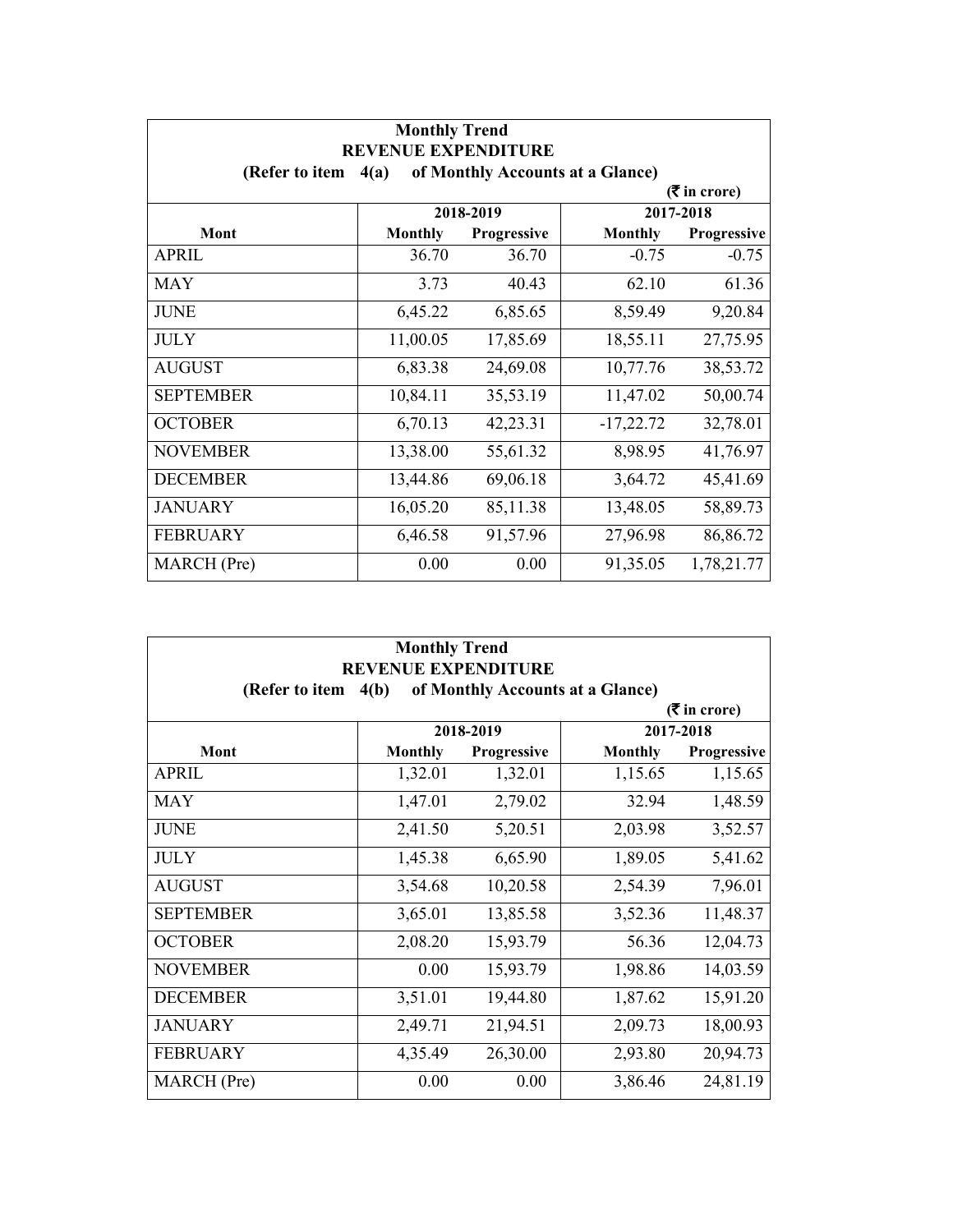| <b>Monthly Trend</b><br><b>REVENUE EXPENDITURE</b>         |                |             |                |             |  |
|------------------------------------------------------------|----------------|-------------|----------------|-------------|--|
| of Monthly Accounts at a Glance)<br>(Refer to item<br>4(c) |                |             |                |             |  |
| $(3\overline{5})$ in crore)                                |                |             |                |             |  |
|                                                            |                | 2018-2019   |                | 2017-2018   |  |
| Mont                                                       | <b>Monthly</b> | Progressive | <b>Monthly</b> | Progressive |  |
| <b>APRIL</b>                                               | 16,38.06       | 16,38.06    | 16,41.58       | 16,41.58    |  |
| <b>MAY</b>                                                 | 18,66.36       | 35,04.41    | 17,51.55       | 33,93.13    |  |
| <b>JUNE</b>                                                | 23,14.55       | 58,18.96    | 23,81.54       | 57,74.67    |  |
| <b>JULY</b>                                                | 18,37.62       | 76,56.58    | 19,14.21       | 76,88.88    |  |
| <b>AUGUST</b>                                              | 16,18.33       | 92,74.91    | 24,31.68       | 1,01,20.56  |  |
| <b>SEPTEMBER</b>                                           | 20,05.14       | 1,12,80.05  | 34,15.48       | 1,35,36.04  |  |
| <b>OCTOBER</b>                                             | 17,54.23       | 1,30,34.28  | 11,56.78       | 1,46,92.83  |  |
| <b>NOVEMBER</b>                                            | 20,94.83       | 1,51,29.11  | 16,00.31       | 1,62,93.14  |  |
| <b>DECEMBER</b>                                            | 19,88.34       | 1,71,17.45  | 17,02.17       | 1,79,95.32  |  |
| <b>JANUARY</b>                                             | 19,33.78       | 1,90,51.23  | 19,26.17       | 1,99,21.49  |  |
| <b>FEBRUARY</b>                                            | 13,62.23       | 2,04,13.46  | 21,00.62       | 2,20,22.11  |  |
| MARCH (Pre)                                                | 0.00           | 0.00        | 36,57.41       | 2,56,79.51  |  |

| <b>Monthly Trend</b> |                                                                        |                    |                |             |  |  |
|----------------------|------------------------------------------------------------------------|--------------------|----------------|-------------|--|--|
| (Refer to item       | <b>REVENUE EXPENDITURE</b><br>of Monthly Accounts at a Glance)<br>4(d) |                    |                |             |  |  |
|                      | $(5 \text{ in } \text{core})$                                          |                    |                |             |  |  |
|                      |                                                                        | 2018-2019          |                | 2017-2018   |  |  |
| Mont                 | <b>Monthly</b>                                                         | <b>Progressive</b> | <b>Monthly</b> | Progressive |  |  |
| <b>APRIL</b>         | 8,46.60                                                                | 8,46.60            | 6,92.05        | 6,92.05     |  |  |
| <b>MAY</b>           | 7,07.89                                                                | 15,54.48           | 5,21.08        | 12,13.13    |  |  |
| <b>JUNE</b>          | 7,75.43                                                                | 23,29.91           | 4,83.80        | 16,96.93    |  |  |
| <b>JULY</b>          | 8,00.26                                                                | 31,30.17           | 6,41.73        | 23,38.65    |  |  |
| <b>AUGUST</b>        | 5,93.89                                                                | 37,24.06           | 8,70.95        | 32,09.61    |  |  |
| <b>SEPTEMBER</b>     | 6,30.23                                                                | 43,54.29           | 8,01.51        | 40,11.12    |  |  |
| <b>OCTOBER</b>       | 5,05.44                                                                | 48,59.73           | 5,33.79        | 45,44.91    |  |  |
| <b>NOVEMBER</b>      | 5,94.46                                                                | 54,54.19           | 8,68.45        | 54,13.36    |  |  |
| <b>DECEMBER</b>      | 5,08.91                                                                | 59,63.10           | 4,00.37        | 58,13.73    |  |  |
| <b>JANUARY</b>       | 6,52.70                                                                | 66,15.80           | 7,35.76        | 65,49.48    |  |  |
| <b>FEBRUARY</b>      | 4,94.70                                                                | 71,10.50           | 9,04.37        | 74,53.86    |  |  |
| MARCH (Pre)          | 0.00                                                                   | 0.00               | 8,79.38        | 83, 33. 23  |  |  |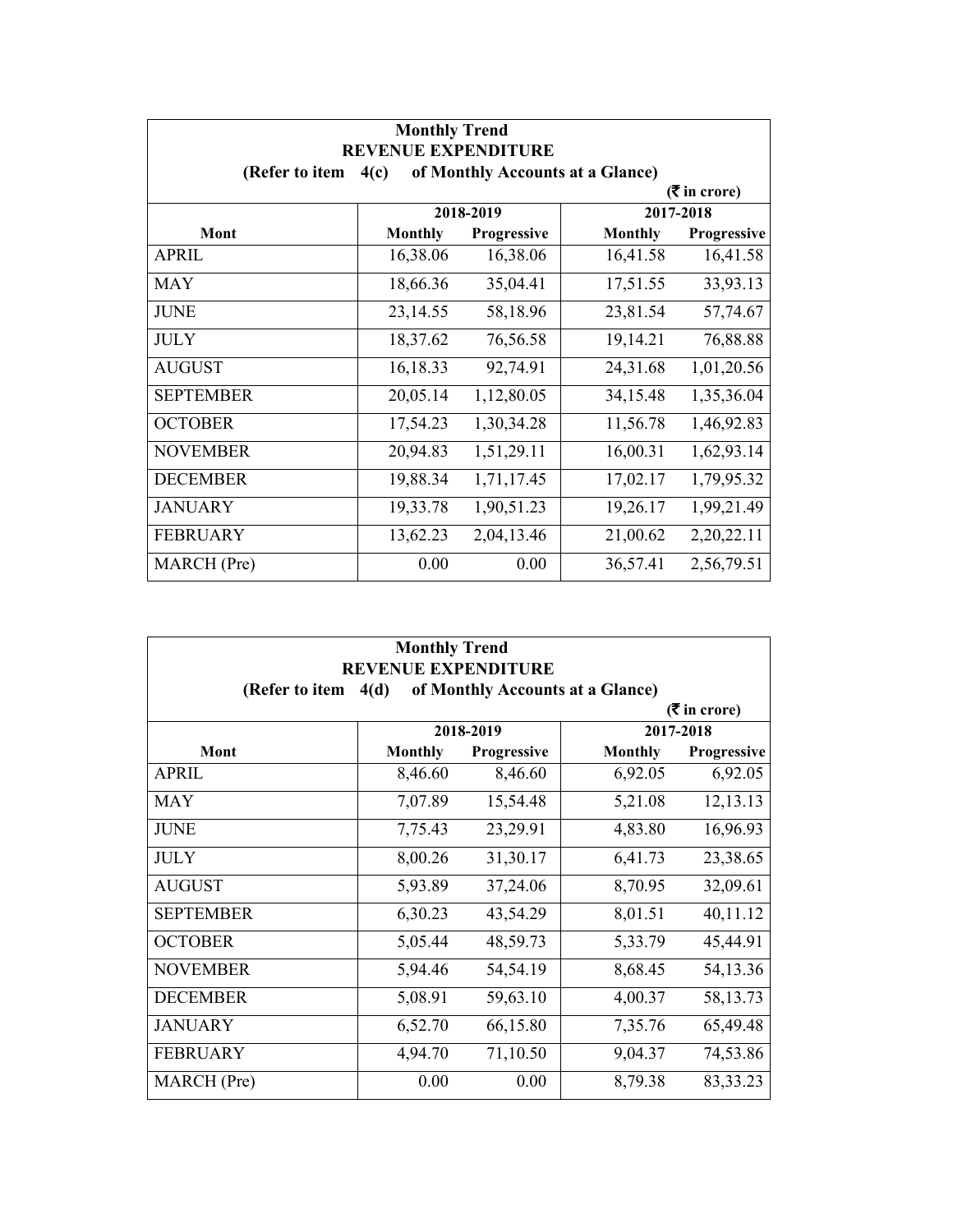| <b>Monthly Trend</b><br><b>REVENUE EXPENDITURE</b>         |                |             |                |             |  |
|------------------------------------------------------------|----------------|-------------|----------------|-------------|--|
| of Monthly Accounts at a Glance)<br>(Refer to item<br>4(e) |                |             |                |             |  |
| $(3\overline{5})$ in crore)                                |                |             |                |             |  |
|                                                            |                | 2018-2019   |                | 2017-2018   |  |
| Mont                                                       | <b>Monthly</b> | Progressive | <b>Monthly</b> | Progressive |  |
| <b>APRIL</b>                                               | 0.00           | 0.00        | 0.00           | 0.00        |  |
| <b>MAY</b>                                                 | 0.00           | 0.00        | 0.00           | 0.00        |  |
| <b>JUNE</b>                                                | 0.00           | 0.00        | 0.00           | 0.00        |  |
| <b>JULY</b>                                                | 2,63.50        | 2,63.50     | 2,80.00        | 2,80.00     |  |
| <b>AUGUST</b>                                              | 0.00           | 2,63.50     | 0.00           | 2,80.00     |  |
| <b>SEPTEMBER</b>                                           | 17.76          | 2,81.26     | 0.00           | 2,80.00     |  |
| <b>OCTOBER</b>                                             | 0.00           | 2,81.26     | 0.00           | 2,80.00     |  |
| <b>NOVEMBER</b>                                            | 7.73           | 2,88.99     | 0.15           | 2,80.15     |  |
| <b>DECEMBER</b>                                            | 65.13          | 3,54.12     | 0.00           | 2,80.15     |  |
| <b>JANUARY</b>                                             | 6,06.66        | 9,60.78     | 2,47.00        | 5,27.15     |  |
| <b>FEBRUARY</b>                                            | 23.42          | 9,84.20     | 0.16           | 5,27.31     |  |
| MARCH (Pre)                                                | 0.00           | 0.00        | 53.99          | 5,81.30     |  |

| <b>Monthly Trend</b><br><b>CAPITAL EXPENDITURE</b>         |                |             |                |             |  |  |  |
|------------------------------------------------------------|----------------|-------------|----------------|-------------|--|--|--|
| of Monthly Accounts at a Glance)<br>(Refer to item<br>5(a) |                |             |                |             |  |  |  |
| $(5 \text{ in } \text{core})$                              |                |             |                |             |  |  |  |
|                                                            | 2018-2019      |             |                | 2017-2018   |  |  |  |
| <b>Mont</b>                                                | <b>Monthly</b> | Progressive | <b>Monthly</b> | Progressive |  |  |  |
| <b>APRIL</b>                                               | 77.73          | 77.73       | 29.67          | 29.67       |  |  |  |
| <b>MAY</b>                                                 | 55.41          | 1,33.14     | 37.57          | 67.25       |  |  |  |
| <b>JUNE</b>                                                | 1,49.70        | 2,82.84     | 1,46.63        | 2,13.88     |  |  |  |
| <b>JULY</b>                                                | 6,43.98        | 9,26.83     | 2,95.82        | 5,09.70     |  |  |  |
| <b>AUGUST</b>                                              | 5,12.01        | 14,38.84    | 4,00.51        | 9,10.21     |  |  |  |
| <b>SEPTEMBER</b>                                           | 7,21.64        | 21,60.48    | 2,27.22        | 11,37.43    |  |  |  |
| <b>OCTOBER</b>                                             | 8,97.72        | 30,58.20    | 4,45.10        | 15,82.53    |  |  |  |
| <b>NOVEMBER</b>                                            | 2,28.97        | 32,87.17    | 1,43.15        | 17,25.69    |  |  |  |
| <b>DECEMBER</b>                                            | 3,45.97        | 36, 33. 14  | 1,38.22        | 18,63.90    |  |  |  |
| <b>JANUARY</b>                                             | 25,50.57       | 61,83.71    | 3,47.03        | 22,10.94    |  |  |  |
| <b>FEBRUARY</b>                                            | 5,62.33        | 67,46.04    | 16,58.90       | 38,69.83    |  |  |  |
| MARCH (Pre)                                                | 0.00           | 0.00        | 38,21.98       | 76,91.82    |  |  |  |